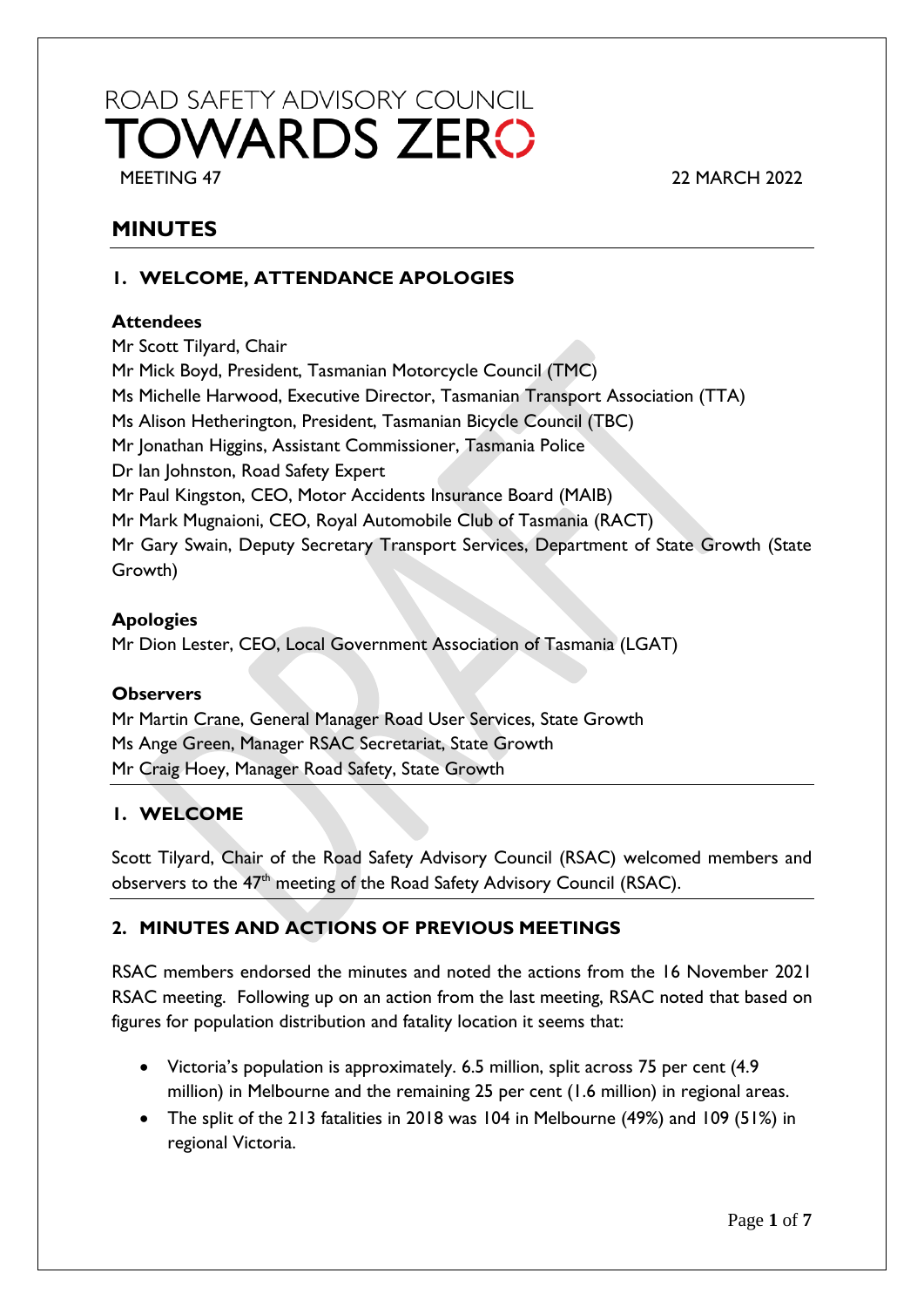If we express the fatalities by region as a figure per 100 000 population then for Melbourne the figure is 2.1 per 100 000 and for regional Victoria the figure is 6.8 per 100 000. Because of the almost 50/50 split between regions, Victoria's figure is about 4.5 when we look at the state as a whole.

The 6.8 per 100 000 figure for regional Victoria is on a par with the figure for Tasmania as a whole.

Tasmania police to report back on why the number of crashes listed with 'unknown' locations has increased in the Tasmania Police Traffic Outputs Report.

#### **Actions**

• Tasmania police to report back on why the number of crashes listed with 'unknown' locations has increased in the Tasmania Police Traffic Outputs Report. (Jonathan Higgins)

#### **3. 2021 CRASH STATISTICS PRESENTATION**

RSAC noted the presentation by Simon Buddle, Manager Crash Data, about the 2021 crash statistics. It was noted that fatalities were 5.4 per cent above the five-year average and serious casualties were 8.3 per cent below the five-year average. Vulnerable road user serious casualties have generally increased compared to 2020. Fatalities in 100km/h+ speed zones have increased. It was noted that head-on crashes have decreased, crashes off path on straight roads have increased. Crashes were widely dispersed across the Tasmanian road network. Approximately 25-30 per cent of fatalities in 2021 involved some element of reckless/irresponsible behaviour, challenging the view that the road toll can be fixed through a primary focus on education and enforcement. RSAC discussed the issue of suicide in crashes, noting that determination of death by autocide is a matter for the Coroner and when such a determination is made, the death is removed from crash statistics. RSAC also discussed conventions around media reporting of suicide in crashes.

#### **Actions**

• State Growth to see how suicide is treated in other jurisdictions and report back to RSAC. (Craig Hoey)

# **4. RSAC ANNUAL REPORT**

RSAC endorsed the RSAC Annual report 2020-21, subject to minor amendments. The report will be provided to the Minister for Infrastructure and Transport.

#### **Actions**

• State Growth to provide the final Annual Report to the Minister for Infrastructure and Transport. (Ange Green)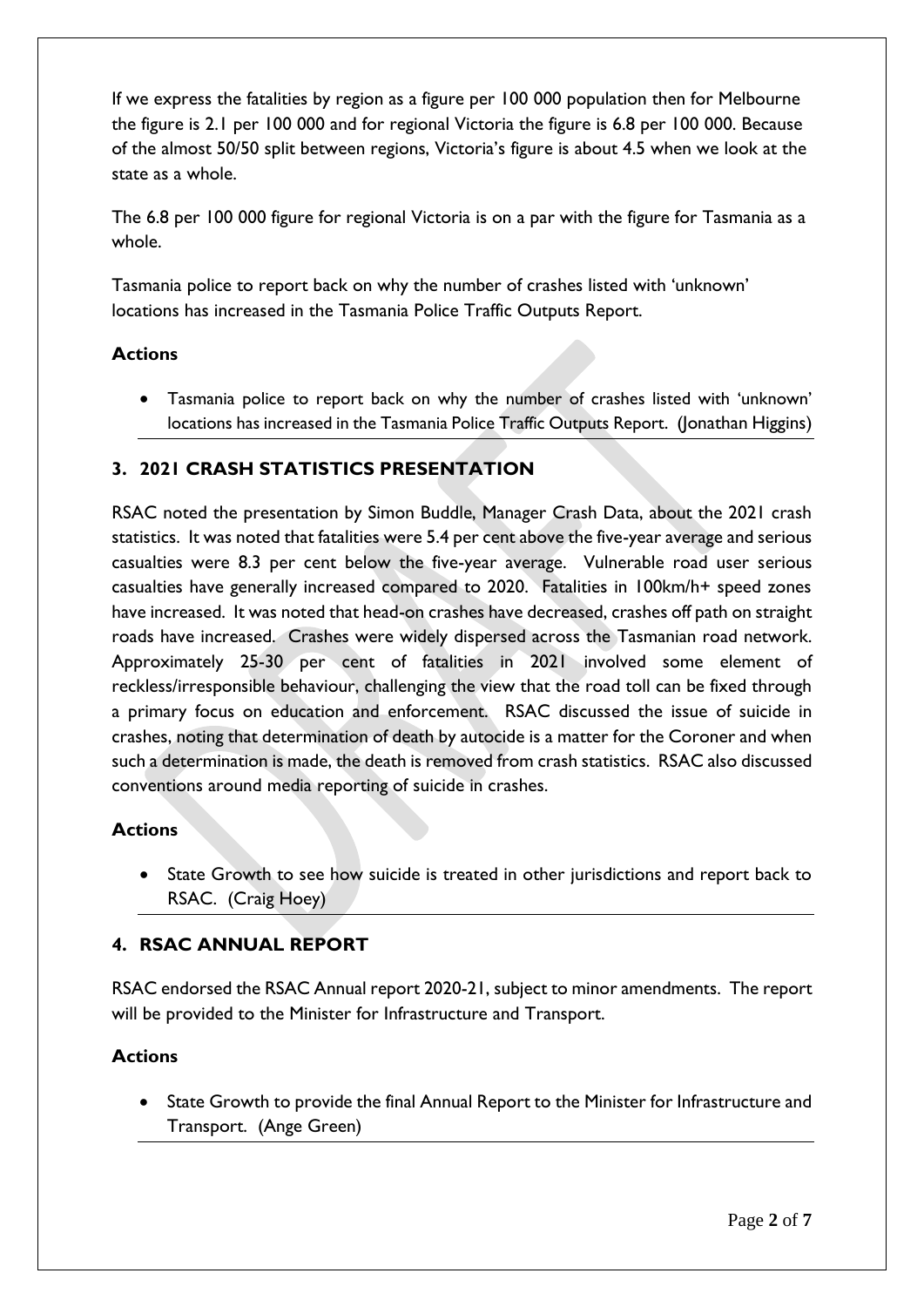# **5. AUSTRALIAN GOVERNMENT ROAD SAFETY PROGRAM – STATUS OF TRANCHE 3 AND FUNDING FOR TRANCHE 4**

The RSAC discussed the Australian Government Road Safety Program (RSP) in conjunction with the State Rural Road Network. RSAC noted the progress of tranche 3 projects and endorsed the proposed projects under tranches 4 and 5, along with \$4.575 million from the Road Safety levy to support those projects and to leverage Australian Government funding.

RSAC requested a high-level, preferably graphics based, overview of the levy funded projects, noting the leverage benefits achieved through the Australian Government RSP funding. RSAC further requested information on how the approved projects support the various infrastructure strategies under the Action Plan.

# **Actions**

- A high-level graphics-based depiction of the levy funded projects, noting the leverage benefits of the Australian government RSP funding to be provided to RSAC. (Craig Hoey)
- Information to be provided on how approved projects support the various infrastructure strategies under the Action Plan. (Craig Hoey)

# **6.a) AUTOMATED TRAFFIC ENFORCEMENT PROGRAM – PROJECT UPDATE**

RSAC endorsed \$100 000 from the Road Safety Levy for stage one of a signage upgrade supporting the reintroduction of mobile speed cameras into the Tasmanian road network and noted that if made available, fines revenue will be used to fund the upgrades instead of the Levy.

RSAC noted that contract negotiations are underway with the preferred supplier. There will be a three-month implementation period, with a caution period to apply after that. During the implementation period command centres will be established in Hobart and Launceston, and adjudication and camera operators will be recruited and trained.

#### **Actions**

• The outcomes of the tender process for the Automated Traffic Enforcement Program to be provided to RSAC. (Craig Hoey)

# **6.b) AUTOMATED TRAFFIC ENFORCEMENT PROGRAM – COMMUNICATIONS**

RSAC noted that it is well established that speed enforcement accompanied by public education programs is more effective than speed enforcement alone. This was a key recommendation of the Centre for Automotive Research (CASR).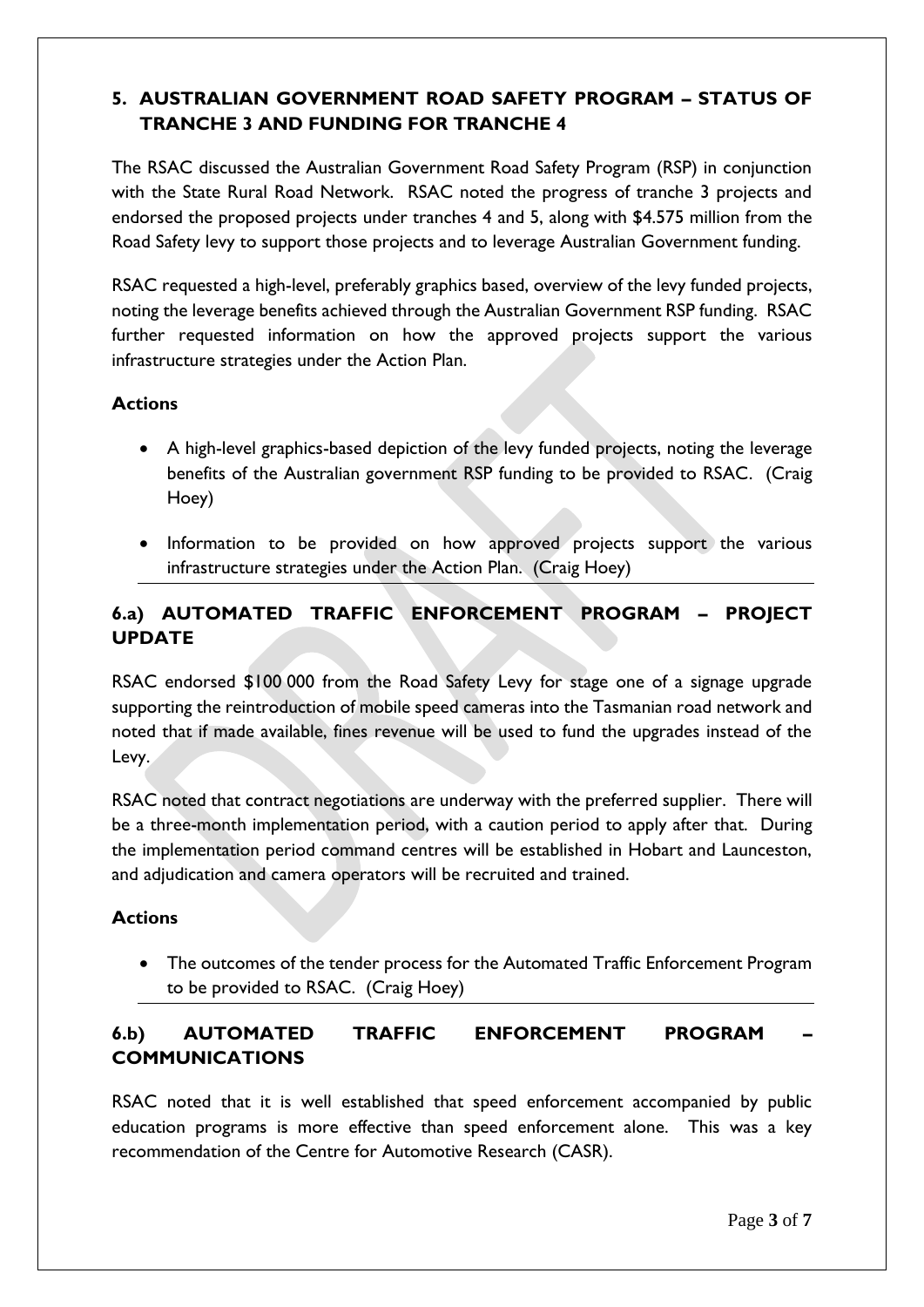RSAC noted communication activities for the ATEP, including a priming phase that commenced in September 2021 aiming to address the role of speed in crash and injury causation, as well as evidence that speed enforcement is effective in reducing speeds and crashes. This included planned editorials, radio and unplanned media.

The second phase commenced in December 2021 with the launch of the Over is Over campaign. The first iteration focused on how speed contributes to serious casualties. Channels included TV, press, outdoor billboards, digital video, social media, radio, editorials, RACT Journeys magazine, interviews and letters to the editor.

The third phase focusing on speed cameras (more cameras, less tolerance) will coincide with the introduction of the new speed cameras.

#### **Actions**

• A link to copies of the two Over is Over campaign ads to be provided to members with the RSAC minutes. (Ange Green)

# **7. GRADUATED LICENSING SYSTEM (GLS) EVALUATION REPORT**

RSAC noted the Graduated Licensing System (GLS) evaluation report. The baseline summary report of evaluation of GLS is complete. RSAC noted the timeline for the collection of phase two data relating to the P1 licence period. Additional surveys and focus groups to be conducted from end 2022 – mid-2023.

#### **8. MANDATORY ALCOHOL INTERLOCK PROGRAM (MAIP) UPDATE**

RSAC members noted the update on the MAIP review. Recommendations for changes to the MAIP were provided to the previous Minister in 2018. The review recommended that administration be simplified and regulatory amendments where the regulations did not support policy intentions or was inequitable for participants.

RSAC discussed the concern that participants are choosing not to re-enter the licensing system rather than participate in the program.

Drafting instructions are currently with the Office of Parliamentary Counsel (OPC).

State Growth will discuss the MAIP with Minister Ferguson. Further advice will be provided to RSAC when appropriate.

#### **Actions**

• Further advice on the MAIP will be provided to RSAC when appropriate. (Martin Crane)

#### **9. REDUCED SPEED LIMITS AROUND EMERGENCY VEHICLES – RULE 79A**

RSAC noted the that the Minister for Infrastructure and Transport has approved amendments to Rule 79A to allow for the inclusion of roadside assistance service vehicles displaying a flashing amber light and to clarify that drivers must slow to 40km/h on high-speed roads (above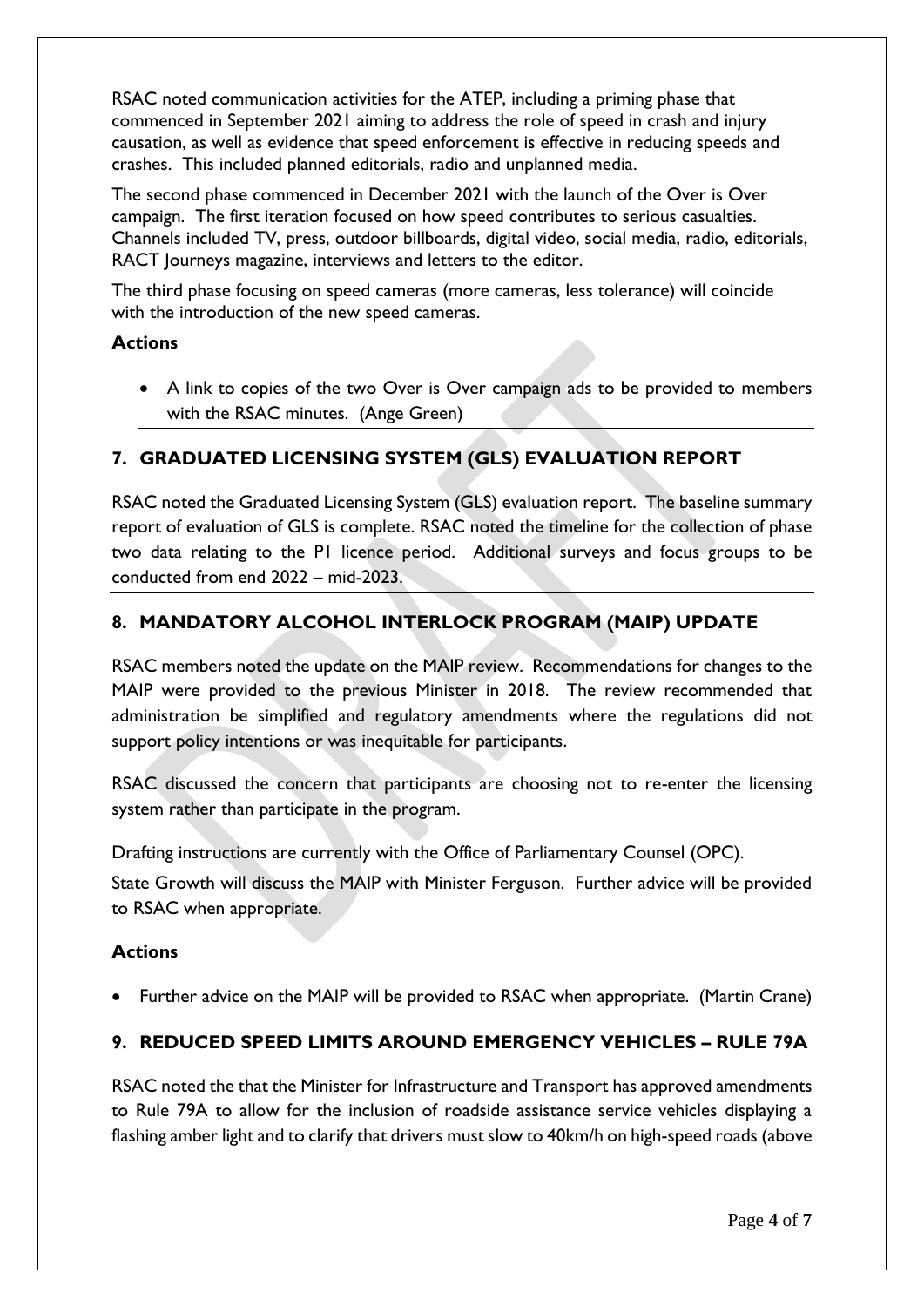80km/h) unless it is not practicable. The updated rule and public education campaign is expected to commence mid-2022.

RACT offered to support the public education effort through its media channels. The TTA reiterated its support for the changes, particularly for the heavy vehicle industry.

# **10.KEY SAFETY PERFORMANCE INDICATORS (SPIs)**

RSAC noted progress on the development of the methodology for measuring key SPIs linked to the Towards Zero Action Plan.

Three of the 10 proposed SPIs have developed methodologies, with progress being made on other SPIs. The Road Safety branch will work with Tasmania police on a number of SPIs.

RSAC reiterated that a pragmatic approach should be taken toward the development of SPIs to guide our local strategic direction, along with crash data. RSAC also noted that alignment with national data is desirable.

RASC discussed a number of the individual SPIs and their applicability, particularly numbers 6, 8 and 10.

In discussions about how to influence SPI 8 *average age of the light vehicle fleet in Tasmania*, State Growth advised that a Light Vehicle Strategy is currently being developed and that this will inform the SPI. State Growth committed to providing an update on the approach to a Light vehicle Strategy, including possible actions and initiatives. The Light Vehicle Strategy options will be provided to RSAC to seek feedback and views on direction.

#### **Actions**

- State Growth to present SPIs and proposed methodologies to RSAC at its 24 May 2022 meeting. (Craig Hoey)
- The Light Vehicle Strategy options will be provided to RSAC at its 24 May 2022 meeting, to seek feedback and views on direction. (Martin Crane)

# **11.STATE RURAL ROAD NETWORK (SRRN) STATUS REPORT – MARCH 2022**

RSAC noted the update about the SRRN, which has approximately 1 366km of road network. Of this 765km (56%) has sealed shoulder with edge line and 601k (44%) to be considered for treatment.

It is estimated that 30 per cent is suitable for shoulder sealing, with 6 per cent already scheduled under existing projects. 5 per cent is not viable as it is in urbanised areas and 3 per cent is not viable and other treatments should be considered (eg. speed management).

A final 3 per cent is unlikely to provide viable cost-benefit ratio due to road topography and use.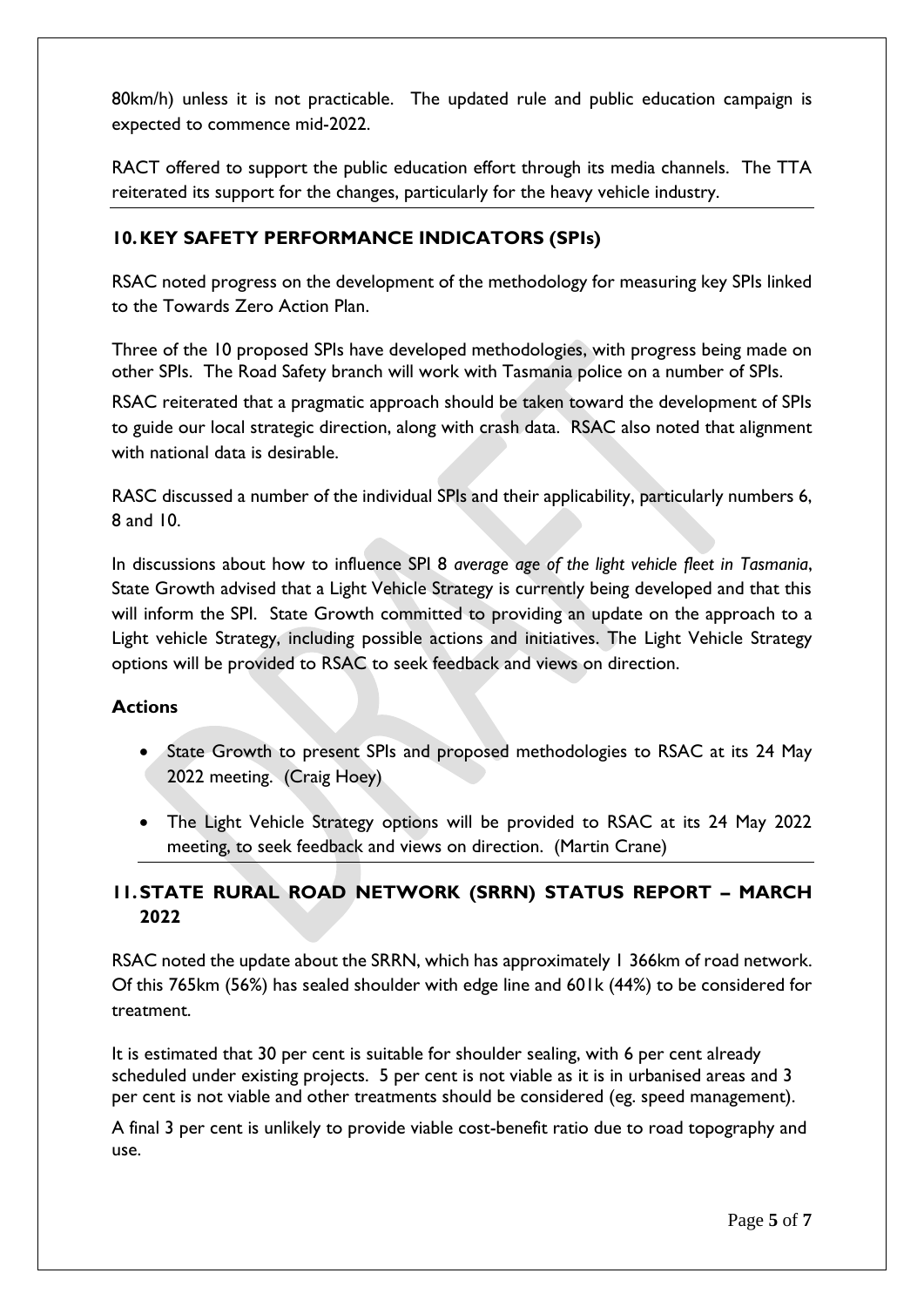RSAC questioned what determined whether edge line treatments included painted lines or audible edge lines.

## **Actions**

• State Growth to report back to RSAC about what determines whether edge line treatments include painted lines or audible edge lines. (Craig Hoey)

# **12.CHAIR'S REPORT**

RSAC noted the Chair's report for the last quarter, including updates on the National Road Safety Strategy and Action Plan and the Legislative Council Select Committee Inquiry into Road Safety and the partnership with the North West Football League.

# **13.TOWARDS ZERO QUARTERLY PROGRESS REPORT TO 31 DECEMBER 2021**

RSAC noted the Quarterly Progress Report to 30 September 2021, under the Towards *Zero - Tasmanian Road Safety Strategy 2017-2026*.

#### **Actions**

State Growth to amend the MAIB funding report. (Ange Green)

#### **14.CORRESPONDENCE BY EXCEPTION**

RSAC noted correspondence for the last quarter.

# **15.PROGRESS REPORT: EDUCATION AND ENFORCEMENT SUB COMMITTEE (EESC)**

RSAC noted the Education and Enforcement Sub Committee's progress report. RSAC discussed the North West Football League sponsorship and the commitment shown by the League in promoting the anti-drink message. Former AFL footballer and motivational speaker Glenn Manton is presenting to clubs about mateship and drink-driving.

The Tasmanian Bicycle Council requested information about National Road Safety Week (NRSW).

#### **Actions**

• State Growth to call Alison Hetherington in regard to NRSW. (Carly Zmendak)

#### **16.TASMANIA POLICE TRAFFIC OUTPUTS REPORT**

RSAC noted the Tasmania Police Traffic Outputs Report. Assistant Commissioner Higgins advised that Tasmania Police is restructuring its traffic services in July 2022. RSAC was also